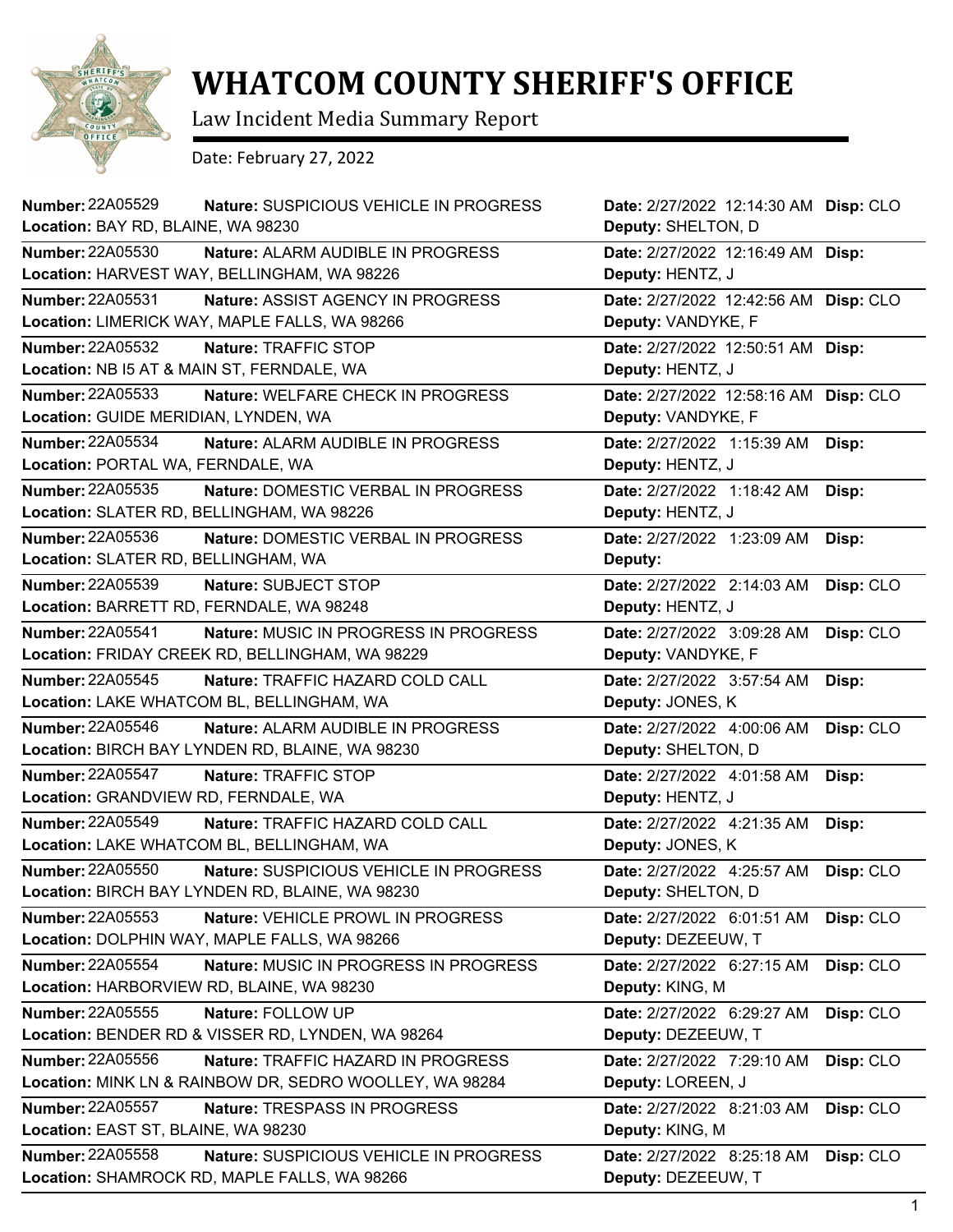| <b>Number: 22A05559</b><br>Nature: TRESPASS IN PROGRESS                                                    | Date: 2/27/2022 8:26:39 AM Disp: CLO                           |
|------------------------------------------------------------------------------------------------------------|----------------------------------------------------------------|
| Location: OWENS CT, BELLINGHAM, WA 98225                                                                   | Deputy: BROWN, E                                               |
| <b>Number: 22A05560</b><br>Nature: MISSING PERSON COLD CALL                                                | Date: 2/27/2022 8:26:01 AM<br>Disp: CLO                        |
| Location: VALLEY HWY, ACME, WA 98220                                                                       | Deputy: LOREEN, J                                              |
| <b>Number: 22A05561</b><br>Nature: ASSAULT SIMPLE COLD CALL                                                | Date: 2/27/2022 8:34:29 AM<br>Disp: CLO                        |
| Location: KING VALLEY DR, MAPLE FALLS, WA 98266                                                            | Deputy: HAGGITH, J                                             |
| <b>Number: 22A05562</b><br>Nature: DOMESTIC ORDER VIOL COLD CALL                                           | Date: 2/27/2022 8:59:19 AM<br>Disp: CLO                        |
| Location: HARBORVIEW RD SPC M75, BLAINE, WA 98230                                                          | Deputy: KING, M                                                |
| Number: 22A05563<br>Nature: ASSIST CITIZEN IN PROGRESS                                                     | Date: 2/27/2022 9:11:44 AM Disp: CLO                           |
| Location: GLENHAVEN DR, SEDRO WOOLLEY, WA 98284                                                            | Deputy: LOREEN, J                                              |
| <b>Number: 22A05564</b><br>Nature: SUSPICIOUS CIRCUMSTANCES COLD                                           | Date: 2/27/2022 10:01:31 AM Disp: CLO                          |
| Location: BIRCH BAY LYNDEN RD, BLAINE, WA 98230                                                            | Deputy: KING, M                                                |
| <b>Number: 22A05565</b><br>Nature: WATCH FOR IN PROGRESS                                                   | Date: 2/27/2022 10:11:07 AM Disp:                              |
| Location: HANNEGAN RD & POLE RD, LYNDEN, WA                                                                | Deputy:                                                        |
| <b>Number: 22A05568</b><br>Nature: ASSIST AGENCY IN PROGRESS                                               | Date: 2/27/2022 10:30:17 AM Disp:                              |
| Location: RIDGE CREST WA, BELLINGHAM, WA                                                                   | Deputy: LOREEN, J                                              |
| <b>Number: 22A05569</b><br>Nature: FOLLOW UP                                                               | Date: 2/27/2022 10:41:25 AM Disp: CLO                          |
| Location: Y RD, BELLINGHAM, WA 98226                                                                       | Deputy: BAUMAN, L                                              |
| Number: 22A05570<br>Nature: REFER TO OTHER AGENCY IN PROGR                                                 | Date: 2/27/2022 10:47:47 AM Disp:                              |
| Location: BARNHART RD, LYNDEN, WA                                                                          | Deputy:                                                        |
| <b>Number: 22A05571</b><br><b>Nature: WELFARE CHECK IN PROGRESS</b>                                        | Date: 2/27/2022 11:58:14 AM Disp: CLO                          |
| Location: BIRCH BAY LYNDEN RD, CUSTER, WA 98240                                                            | Deputy: KING, M                                                |
| <b>Number: 22A05572</b><br><b>Nature: WELFARE CHECK IN PROGRESS</b>                                        | Date: 2/27/2022 11:58:17 AM Disp: CLO                          |
| Location: CAIN LAKE RD, SEDRO WOOLLEY, WA 98284                                                            | Deputy: LOREEN, J                                              |
| <b>Number: 22A05574</b><br>Nature: ALARM AUDIBLE IN PROGRESS                                               | Date: 2/27/2022 12:42:05 PM Disp:                              |
|                                                                                                            |                                                                |
| Location: HANNEGAN RD, BELLINGHAM, WA                                                                      | Deputy:                                                        |
| <b>Number: 22A05575</b><br>Nature: DOMESTIC PHYSICAL IN PROGRESS                                           | Date: 2/27/2022 1:06:43 PM<br>Disp: CLO                        |
| Location: GUIDE MERIDIAN, LYNDEN, WA 98264                                                                 | Deputy: DEZEEUW, T                                             |
| <b>Number: 22A05576</b><br>Nature: ASSIST CITIZEN IN PROGRESS                                              | Date: 2/27/2022 1:29:27 PM<br>Disp:                            |
| Location: BAKER LAKE RD, SEDRO WOOLLEY, WA                                                                 | Deputy: LOREEN, J                                              |
| Number: 22A05577<br>Nature: TRAFFIC HAZARD IN PROGRESS                                                     | Date: 2/27/2022 1:24:25 PM<br>Disp: CLO                        |
| Location: NELSON RD & VALLEY HWY, DEMING, WA 98244                                                         | Deputy: JAMES, J                                               |
| Number: 22A05578<br>Nature: DOMESTIC PHYSICAL IN PROGRESS                                                  | Date: 2/27/2022 1:41:00 PM<br>Disp: CLO                        |
| Location: BOUNDARY LN, BLAINE, WA 98230                                                                    | Deputy: KING, M                                                |
| Number: 22A05579<br><b>Nature: ALARM PANIC IN PROGRESS</b>                                                 | Date: 2/27/2022 1:47:15 PM                                     |
| Location: LAKEHILL LN, BELLINGHAM, WA 98229                                                                | Disp: UNF<br>Deputy: LOREEN, J                                 |
| <b>Number: 22A05580</b>                                                                                    |                                                                |
| Nature: RUNAWAY COLD CALL<br>Location: BENNETT DR, BELLINGHAM, WA 98225                                    | Date: 2/27/2022 2:07:00 PM<br>Disp: CLO<br>Deputy: BROWN, E    |
| Number: 22A05581                                                                                           |                                                                |
| Nature: BURGLARY COLD CALL<br>Location: TIMBER CREEK LN, BELLINGHAM, WA 98226                              | Date: 2/27/2022 2:17:21 PM<br>Disp: CLO<br>Deputy: JAMES, J    |
| Number: 22A05582                                                                                           |                                                                |
| Nature: HARASSMENT COLD CALL<br>Location: SPRAGUE VALLEY DR, MAPLE FALLS, WA 98266                         | Date: 2/27/2022 2:20:44 PM<br>Disp: CLO<br>Deputy: STAFFORD, M |
|                                                                                                            |                                                                |
| Number: 22A05583<br>Nature: WELFARE CHECK IN PROGRESS<br>Location: HALVERSTICK RD, LYNDEN, WA 98264        | Disp: INF<br>Date: 2/27/2022 2:34:30 PM                        |
|                                                                                                            | Deputy: COLLINS, B                                             |
| <b>Number: 22A05584</b><br>Nature: REFER TO WSP IN PROGRESS                                                | Date: 2/27/2022 2:42:48 PM<br>Disp:                            |
| Location: MT BAKER HW & Y RD, WA                                                                           | Deputy:                                                        |
| Number: 22A05585<br>Nature: WATCH FOR IN PROGRESS<br>Location: BIRCH BAY LYNDEN RD & GRAHAM DR, BLAINE, WA | Date: 2/27/2022 2:49:40 PM<br>Disp:<br>Deputy:                 |